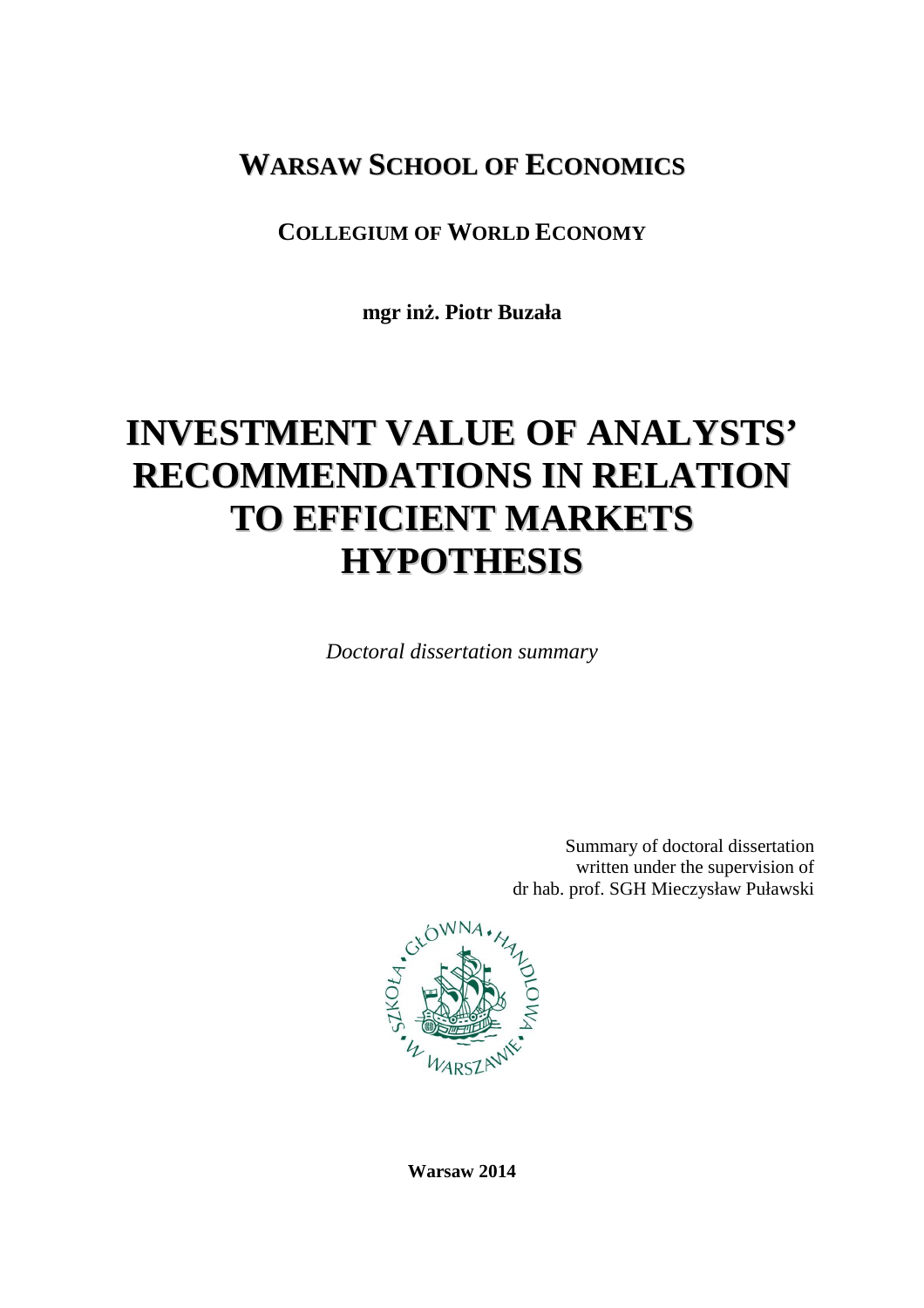#### **1. Reason for problem selection**

Since ages investors have been trying to predict future prices of financial instruments in order to make a profit. They make investment decisions on the basis of historical and current information, as well as their own predictions. However, the mentioned actions are not always correct. The investors lacking sufficient knowledge or being under time pressure are given advice from professionals - securities analysts. The analysts issue recommendations that suggest investment decisions against financial instruments.

Provided the market is efficient, such a detailed analysis does not guarantee a positive rate of return due to the fact that prices on such a market reflect full information available at a given moment. That means that prices already reflect historical, current and expected information. Thus the price behaviour follow a random walk, i.e. probability ending up with a gain will be the same as to lose.

The daily observation of economy gives us many examples where the market reacts after recommendation declassification. The press note *Rekomendacja podbiła kurs*<sup>1</sup> can serve as a good example. On the other hand, there are articles published in the same newspaper, the titles of which speak for themselves: *Inwestorzy sprzedają wbrew rekomendacjom*<sup>2</sup> or *Co druga rekomendacja jest nietrafiona*<sup>3</sup> .

#### **2. Research goal**

 $\overline{a}$ 

The aim of the dissertation was to examine the impact of 'sell-side' analysts' recommendations on price formation process. The research section of the dissertation was aimed at proving the hypothesis according to which the investors make an abnormal profit, following the recommendations issued for the Warsaw Stock Exchange (the WSE) companies. In case of the observed abnormal market reaction it was aimed to reveal to which factor(s) this profitability was related to. The theoretical part of the dissertation discusses the concept of efficient market hypothesis (EMH) according to which as long as the stock market is at least semi-strong informationally efficient prices already reflect full information available and to gain from making investments based on new public information is highly unlikely.

<sup>1</sup> http://archiwum.parkiet.com, *Parkiet* from 11.10.2006 r., accessed on 16.12.2012 r.

<sup>2</sup> http://archiwum.parkiet.com, *Parkiet* from 09.06.2006 r., accessed on 16.12.2012 r.

<sup>3</sup> http://archiwum.parkiet.com, *Parkiet* from 17.11.2012 r., accessed on 16.12.2012 r.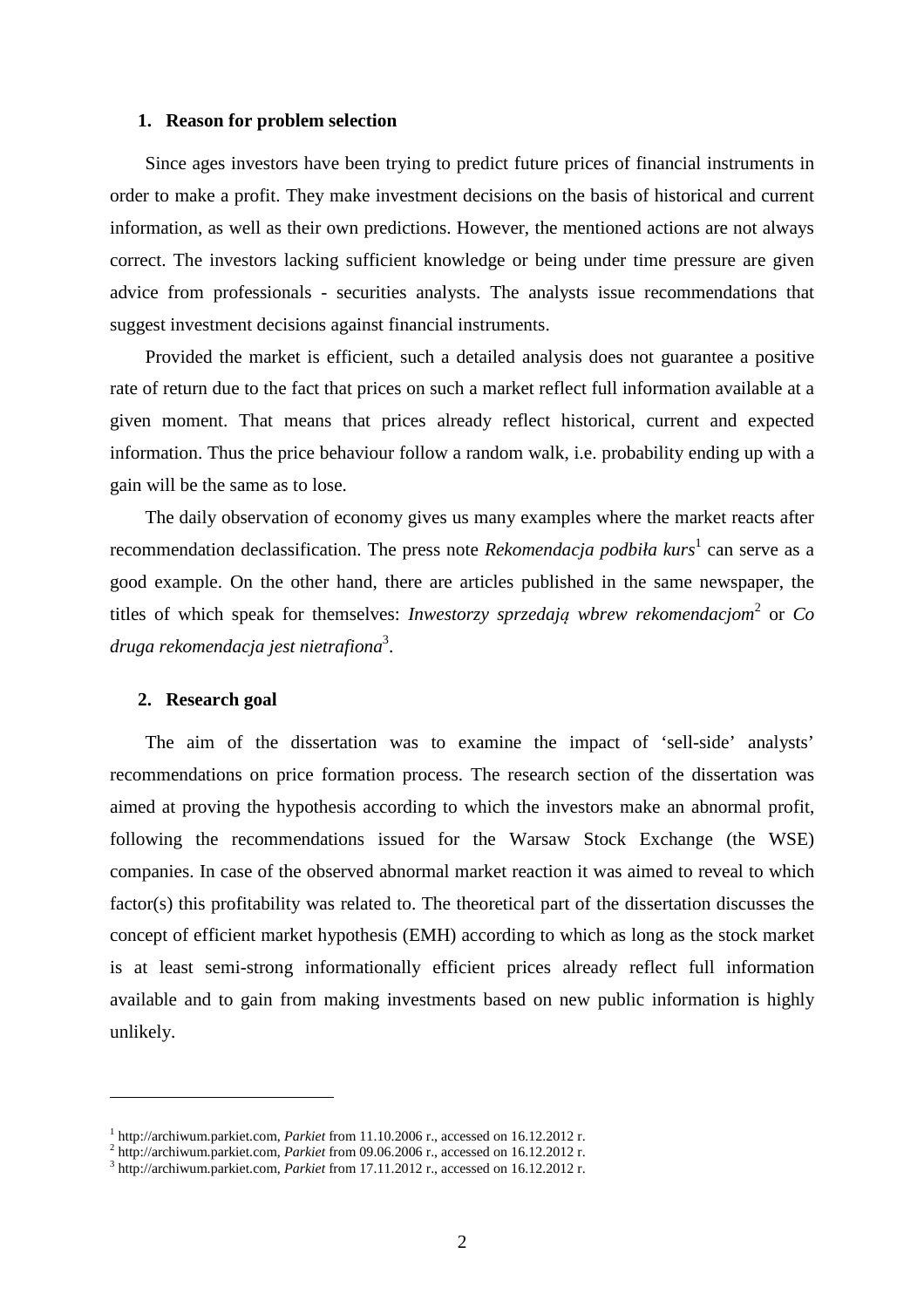Theoretical and research sections of the dissertation match the JEL (Journal of Economic Literature) classifications: G11 (Portfolio Choice • Investment Decisions) and G14 (Information and Market Efficiency • Event Studies • Insider Trading).

#### **3. Dissertation theses**

Based on the theoretical background and empirical observations author set the following thesis:

Analysts' recommendations influence stock prices. Investors who are making decisions based on analysts' recommendations are able to earn an abnormal profit.

Moreover, the following hypotheses were formulated with respect to the recommendations of the Warsaw Stock Exchange listed companies issued in the years 2008-  $2011:$ 

- o market reaction to analysts' recommendations was coherent with the direction of suggested investment action,
- o the magnitude of price reaction was higher in the first days from private and public disclosure and then price drift disappeared,
- o investors who were customers of financial institutions (i.e. those with early access) were given better profit opportunities,
- o there was a differentiation in profitability of analysts' recommendations, which was related to characteristics of research reports as well as recommended companies and their shares.

#### **4. Dissertation structure**

The dissertation has both theoretical and empirical character. In the first chapter theoretical groundings of efficient market hypothesis were explained, evolution of efficient market term was presented as well as methods used to test chosen EMH forms were discussed. The focus was put on the event studies methodology as a primary tool used to test semi-strong form of EMH. In the second chapter alternative hypotheses formed on the basis of observed capital market anomalies were presented. Behavioural factors influencing investment decisions were discussed and their impact on price formation process was shown. Fractal markets hypothesis related to technical analysis and market microstructure theory as a complementary item to EMH were explained. Moreover, the comparison of presented anomalies was analysed in the light of neoclassical and behavioural finance. In the third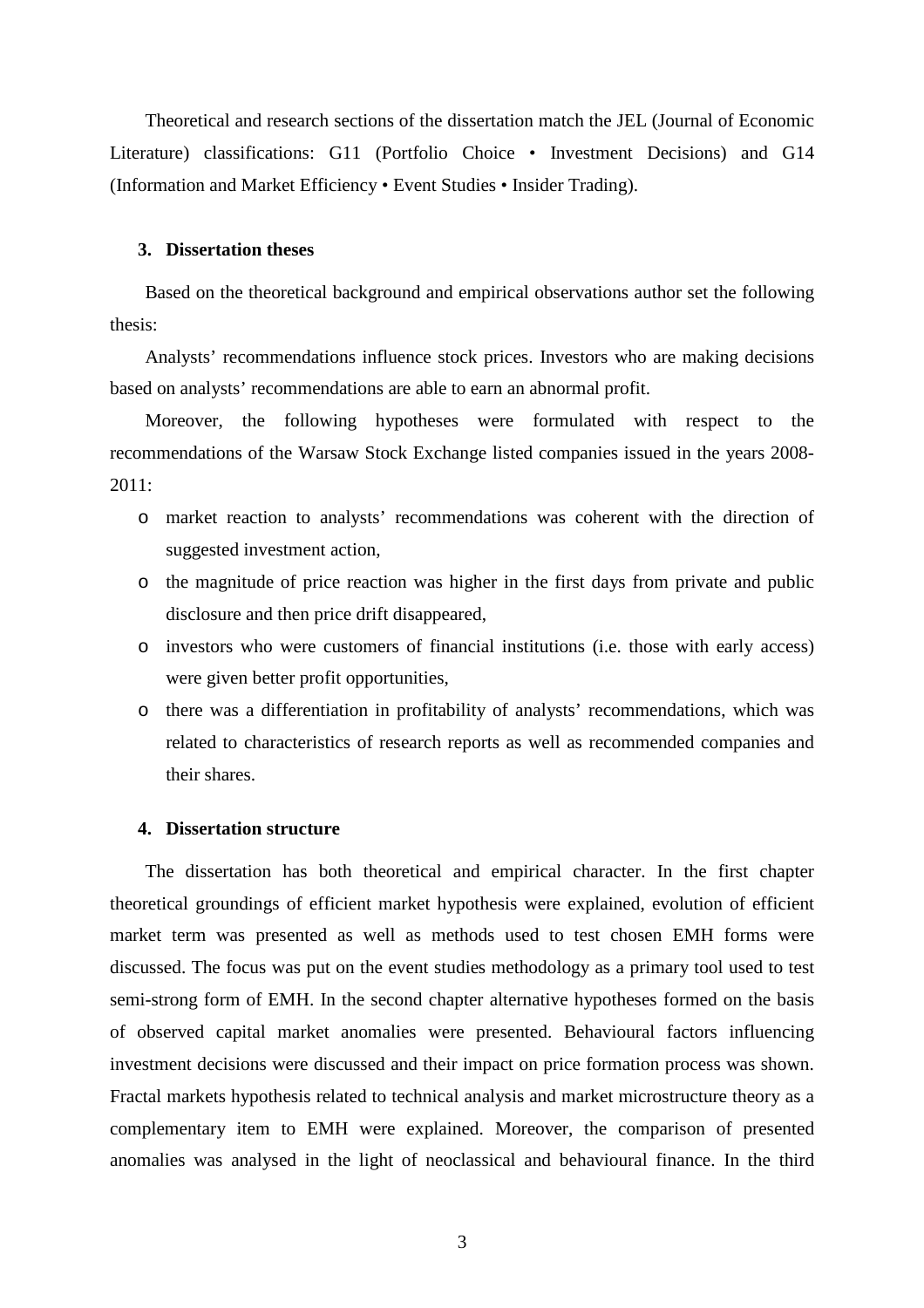chapter not only regulations concerning investment recommendations but also the issue and disclosure process were described. Polish and American legislation was compared and main methods applied in stock appraisal process were discussed. Fourth chapter attempted to define the investment (information) value of analysts' recommendations under different market efficiency forms. The concept of investment value was presented in the summary of the chapter. In the next, fifth chapter, chosen empirical results of investment value on foreign and Polish markets were discussed. This chapter was enriched with the review of studies over market efficiency of the WSE starting from mid 90s' of XX century till the end of the first decade of 2000s'. In the last two chapters empirical findings from the WSE were presented. In the sixth chapter, price reaction analysis in a 'buy and hold' strategy based on analysts' advice was covered. In the seventh chapter, an attempt to analyse the differences in abnormal profits noted in relation to characteristics of information dispatches, characteristics of quoted companies and their shares, as well as perceived quality of financial institutions issuing investment advice was made. The chapter was ended with the investment value analysis under the conditions of transactional costs and income taxes. In the final part of the dissertation one can find the conclusions that were based on literature review and author's own empirical results.

#### **5. Data sources and research methods**

The main source of data with regard to recommendations, and stock and indices quotes was the Polish Press Agency portal *GPWInfoStrefa* provided with the cooperation of the WSE. Moreover, raw data (official quotation, and stock and indices parameters provided by the WSE) and web pages: the WSE, chosen investments firms, and portals were used.

Information dispatches concerning investment recommendations disclosed in *GPWInfoStrefa* in the years 2008-2011 were analysed. The primary research sample consisted of 2171 recommendations for which the information about their current and previous rating, their first issue date and public disclosure date were available. In addition 340 recommendations with only target price changes disclosure were analysed.

In order to verify the stated hypotheses the event study methodology was applied. Daily logarithmic rates of returns were computed in order to determine the abnormal return and cumulative abnormal return. The estimation window of 120 days was used for expected return computation with Sharpe model (from  $t = -130$  to  $t = -10$ ). The estimation window closed 10 days before the event date. Event window consisted of 5 days before the event and 10 days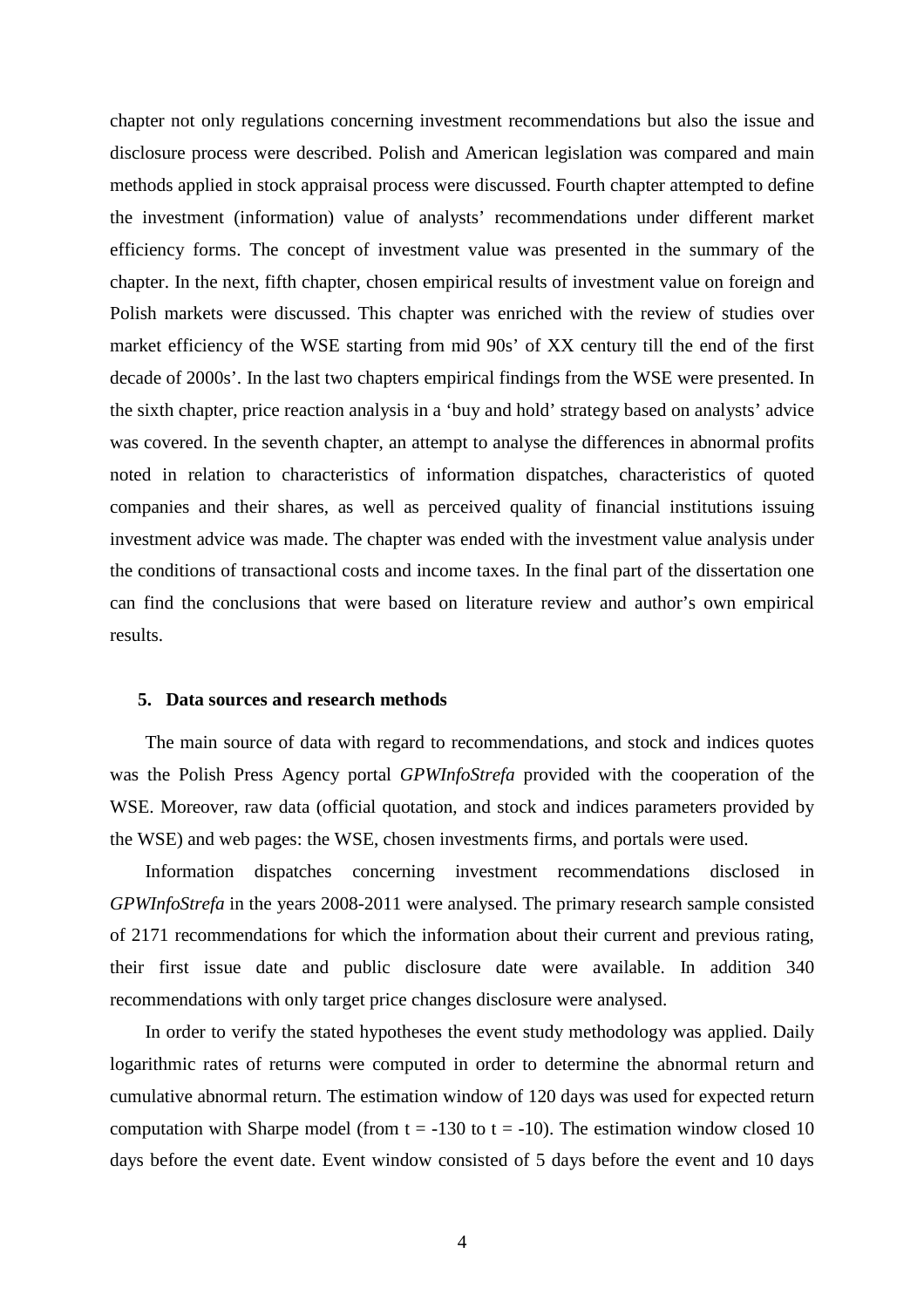after. The session at which recommendation was disclosed to public as well as the session of first issue date to private customers were used as event dates. Statistical verification of results was tested with t-Student statistic:

$$
t = {\overline{AR_t} \over s(AR_t)} \sqrt{N}
$$
 and  $t = {\overline{CAR_T} \over s(CAR_T)} \sqrt{N}$ ,

where  $(C)AR_{t(T)}$  means an abnormal (cumulative) rate of return,  $\bar{ }$  means an average symbol, s - standard deviation, and N - sample size.

The standard deviation was computed based on the data from the estimation window:

$$
s(AR_t) = \frac{1}{N} \sqrt{\frac{1}{T_i - 10} \sum_{t = T_0}^{T_i - 10} (\sum_{j=1}^{N} AR_{jt} - \frac{1}{T_i} \sum_{t = T_0}^{T_i - 10} \sum_{j=1}^{N} AR_{jt})} \text{ and }
$$
  

$$
s(CAR_T) = \frac{1}{N} \sqrt{\frac{1}{T_i - 10} \sum_{T = T_0}^{T_i - 10} (\sum_{j=1}^{N} CAR_{jT} - \frac{1}{T_i} \sum_{T = T_0}^{T_i - 10} \sum_{j=1}^{N} CAR_{jT})},
$$

where N means the similar events sample size,  $T_0$  - the oldest observation in the estimation window,  $T_1$ -10 stands for the length of the estimation window. Moreover, results of chosen AR and CAR were additionally tested with the modified Corrado rang test in the version proposed by Ataullah, Song and Tippett<sup>4</sup>:

$$
T_{AR} = \frac{\frac{1}{N} \sum_{j=1}^{N} (K_{jt} - \frac{T+1}{2})}{\sqrt{(T^2 - 1)/12N}} \text{ and}
$$

$$
T_{CAR} = \frac{\frac{1}{N} \sum_{j=1}^{N} (K_{jt} - \frac{M(T+1)}{2})}{\sqrt{M(T+1)(T-M)/12N}},
$$

where T means the length of event window,  $N$  - sample size,  $K_{jt}$  - the respective (cumulative) rang of abnormal (cumulative) rate of return on stock j (in case of  $T_{CAR}$  computed from session  $t = 0$  to M).

In the dissertation legislation as of 28th February 2013 was applied.

 $\overline{a}$ 

<sup>4</sup> Ataullah A., Song X., Tippett M.: *A Modified Corrado Test for Assessing Abnormal Security Returns*. "The European Journal of Finance", 2011, Vol. 17, No 7, pp. 589-601.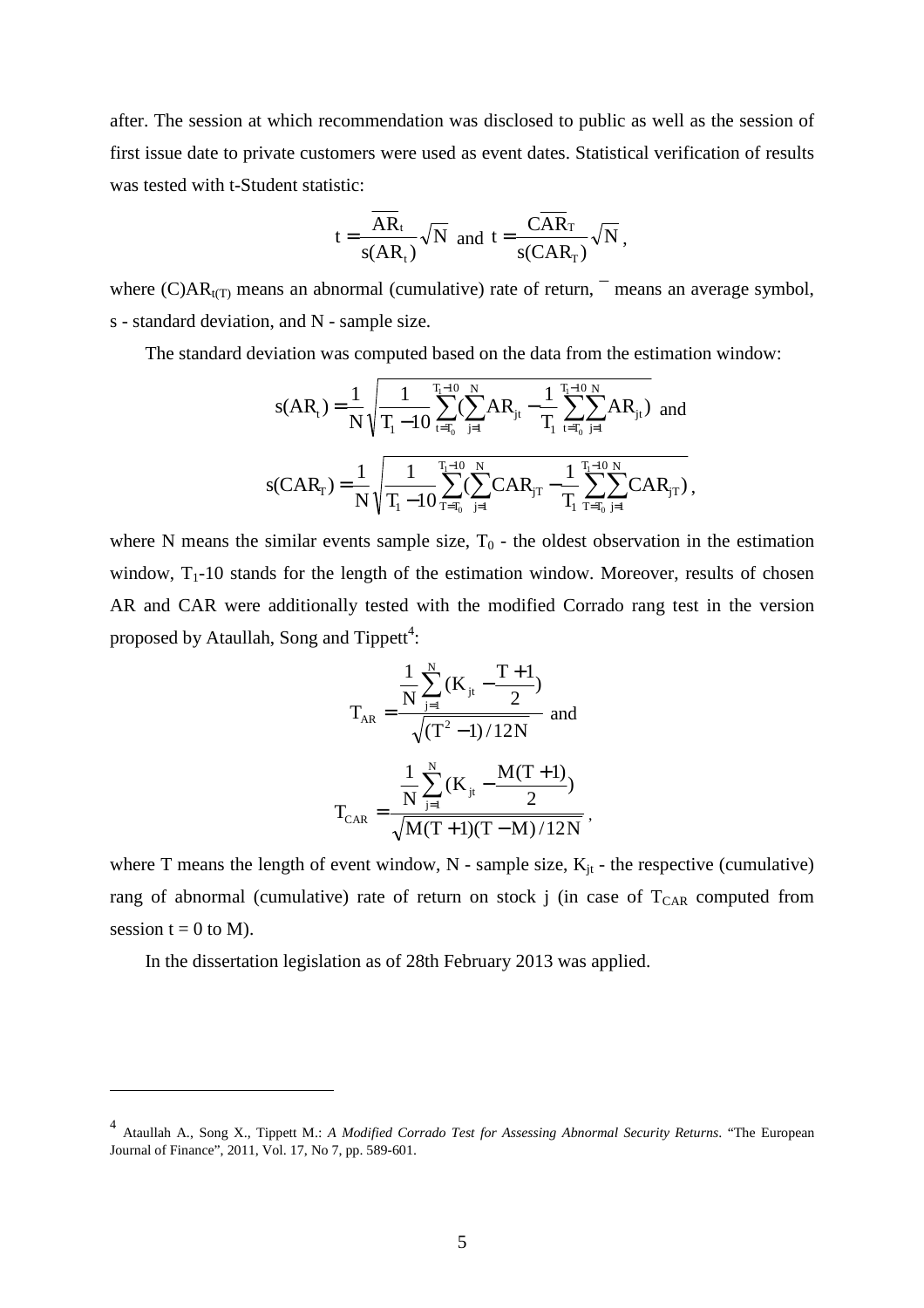#### **6. Findings and cognitive results**

Most of the empirical findings from foreign markets as well as from the Warsaw Stock Exchange confirm a short term investment value of sell-side analysts' advice. Security recommendations from the years 2008-2011 issued for the WSE companies were informationally valuable, mostly on the day of issue and the day after the issue or on the day of their public disclosure. In addition, the investment value was decreasing with a passage of time. Moreover, negative recommendations had a higher investment value compared to positive ones.

Investment firm clients were able to realize higher abnormal returns due to fact that they possessed a given piece of information earlier. The magnitude of the market reaction to new public information was similar to the reaction to the same information in the case where it was distributed to the clients only. As opposed to the first distribution, the value of publicly disclosed recommendations was decreasing more rapidly.

The dissertation confirms the differentiation in the investment value conditioned on market sentiment and market volatility. Additionally, a type of disclosed information had an impact on the scale of the investment value. Moreover, a company size and the level of analysts' coverage and the composition in portfolio of national or industry indices impacted the price formation process after recommendation release in a different manner. The dependence between the recommendations investment value and the investment firm reputation was not confirmed. Transaction costs reduced a theoretical 'buy and hold' strategy by 2 pp., however, it was still inevitably adding value for a typical investor.

The Polish capital market turned out to be similarly efficient (i.e. given the speed of information incorporation into prices) with regard to new positive as well as negative information (both private and public). Despite a few examples of the 'sell' recommendation, the insider trading phenomenon was not confirmed. Empirical results do not directly suggest existing form of the WSE market efficiency. A short term reaction to a public disclosure seems to prove that the Polish capital market was in between a weak and a semi-strong form.

The author's research results reveal that the analysis of recommendations as information gives the possibility to determine one of the three market efficiency forms, dependent on the information status and the price formation after a new information release. An event studies may be used to test semi-strong EMH form. However, it is possible to apply this method in a strong form test as well, taking into account the fact that moment when a certain group of investors have came into possession of the private information is known. Moreover, the